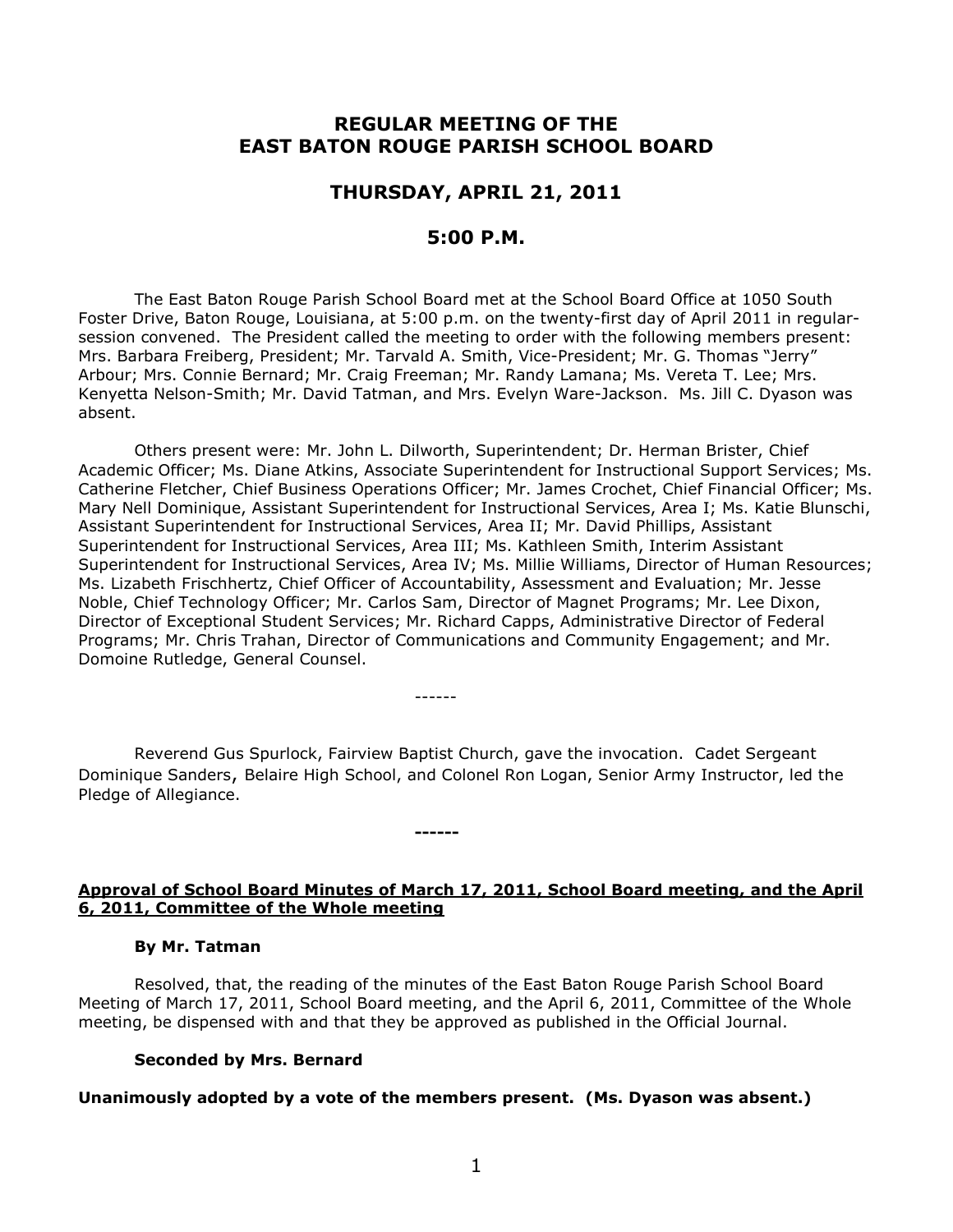# **Approval to Close EBR Lab Academy Over the Next Three Years**

#### **By Mr. Arbour**

Resolved, that, the East Baton Rouge Parish School Board does hereby approve keeping EBR Lab Academy open, phasing the school out over the next three (3) years.

**------**

## **Seconded by Mr. Lamana**

## **Discussion followed.**

## **The following substitute motion was made.**

## **By Mrs. Bernard**

Resolved, that, the East Baton Rouge Parish School Board does hereby postpone action on the item until the next regularly scheduled School Board meeting on May 19, 2011.

## **Seconded by Mr. Tatman**

## **Discussion followed.**

## **The substitute motion was withdrawn by the originator and the seconder.**

**The vote on the original motion was as follows:**

| Yeas: $(5)$        | Mr. Arbour, Mrs. Freiberg, Mr. Lamana, Ms. Lee, and Mrs. Nelson-<br><b>Smith</b> |
|--------------------|----------------------------------------------------------------------------------|
| <b>Nays: (5)</b>   | Mrs. Bernard, Mr. Freeman, Mr. Smith, Mr. Tatman, and Mrs.<br>Ware-Jackson       |
| Abstained: (0)     | <b>None</b>                                                                      |
| Absent: (1)        | Ms. Dyason                                                                       |
| The motion failed. |                                                                                  |

------

# **Approval of Personnel Changes Since School Board Meeting of March 17, 2011**

## **By Mr. Lamana**

Resolved, that, the changes in personnel since the School Board Meeting of March 17, 2011, be, and they are, hereby approved. **(A copy of the Changes has been marked "Official Copy" and placed in the files of the Board.)**

#### **Seconded by Mr. Arbour**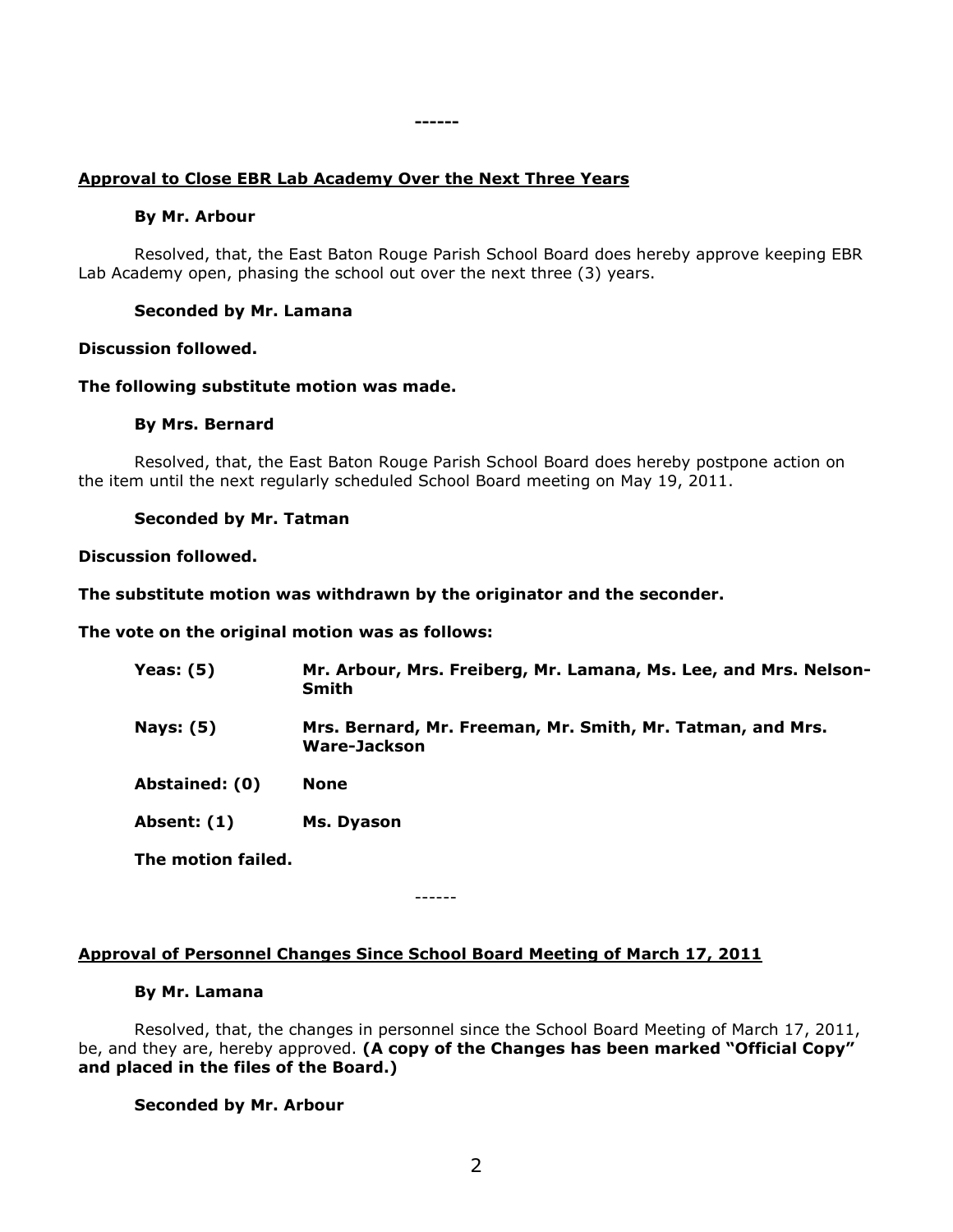**The vote on the original motion was as follows:**

- **Yeas: (9) Mr. Arbour, Mrs. Bernard, Mr. Freeman, Mrs. Freiberg, Mr. Lamana, Mrs. Nelson-Smith, Mr. Smith, Mr. Tatman, and Mrs. Ware-Jackson**
- **Nays: (0) None**

**Abstained: (1) Ms. Lee**

**Absent: (1) Ms. Dyason**

**The motion passed.**

**-----**

# **Adoption of Resolution Proclaiming April 27, 2011, as "Administrative Professionals Day"**

## **By Mr. Tatman**

Resolved, that, the East Baton Rouge Parish School Board does hereby adopt a resolution proclaiming April 27, 2011, as "Administrative Professionals Day." **(A copy of the Resolution has been marked "Official Copy" and placed in the files of the Board.)**

**Seconded by Mr. Lamana**

**Unanimously adopted by a vote of the members present. (Ms. Dyason was absent.)**

**------**

**Approval of Consent Agenda Items**

# **By Mr. Freeman**

Resolved, that, the East Baton Rouge Parish School Board does hereby approve the Consent Agenda items.

# **Seconded by Mr. Tatman**

**Unanimously adopted by a vote of the members present. (Ms. Dyason and Mr. Smith were absent.)**

**------**

*The following items were approved as part of the Consent Agenda:*

**Items approved by the Committee of the Whole for recommendation to the Board:**

**------**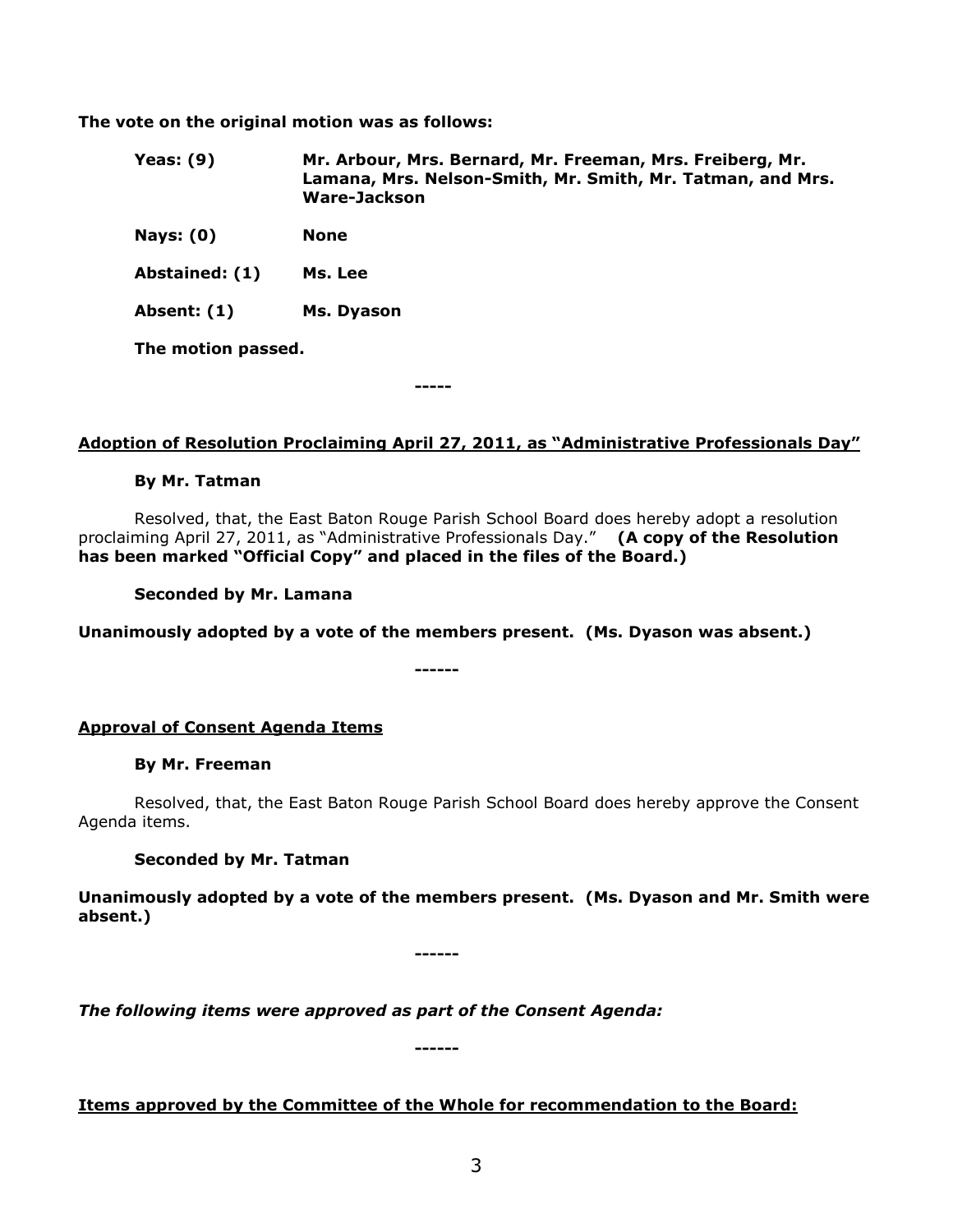Acceptance of the recommendation of Mr. John Dilworth, Superintendent, East Baton Rouge Parish School System, in the matter of: Larry Clark and Latrice Clark, individually, and on behalf of their minor son, La'Allen Clark v. EBRPSB and Lynnie Chin, Suit No.: 574,623; Section 27; 19th JDC, Parish of East Baton Rouge.

Acceptance of the recommendation of Mr. Domoine Rutledge, General Counsel, East Baton Rouge Parish School System, in the matter of: Raby, et al v. Robertson, Perkins, and EBRPSB; Docket No.: 576,347; Section 24; 19th JDC.

Approval of the recommendation of the Architect Selection Committee of Remson, Haley, Herpin Architects and APAC for Architectural Design Consulting Services for the New Progress Elementary School Project.

Authorization of staff's recommendation to terminate the lease with Town South Shopping Center Partnership.

Adoption of a Resolution proclaiming April 22, 2011, as "Earth Day."

Authorization to amend the Education Excellence Fund Investment Agreement.

Approval of the contract between the East Baton Rouge Parish School Board and Strategic Measurement and Evaluations, Inc.

Approval of the Revised 2010-2011 General Fund Budget for the East Baton Rouge Parish School System.

Approval of the following grant under \$50,000.00: a) National Action Committee for Minorities in Engineering (NACME) STEM Innovation Grant in the amount of \$2,000.00, (Recipient: Ms. Beatrice Arvie, Engineering/Magnet Coordinator, Scotlandville Magnet High School).

Approval of new job descriptions: (a) Executive Director of Elementary Schools, and (b) Executive Director for Human Resources.

------

**------**

# *END OF CONSENT AGENDA ITEMS*

#### **Approval of Proposed 2011-2012 General Fund Budget Reductions**

#### **By Mr. Smith**

Resolved, that, the East Baton Rouge Parish School Board does hereby approve the Proposed 2011-2012 General Fund budget reductions for the East Baton Rouge Parish School System as recommended by the Superintendent concerning the following items: Administrative (Salary and Benefits).

#### **Seconded by Mr. Lamana**

# **The vote on the motion was as follows:**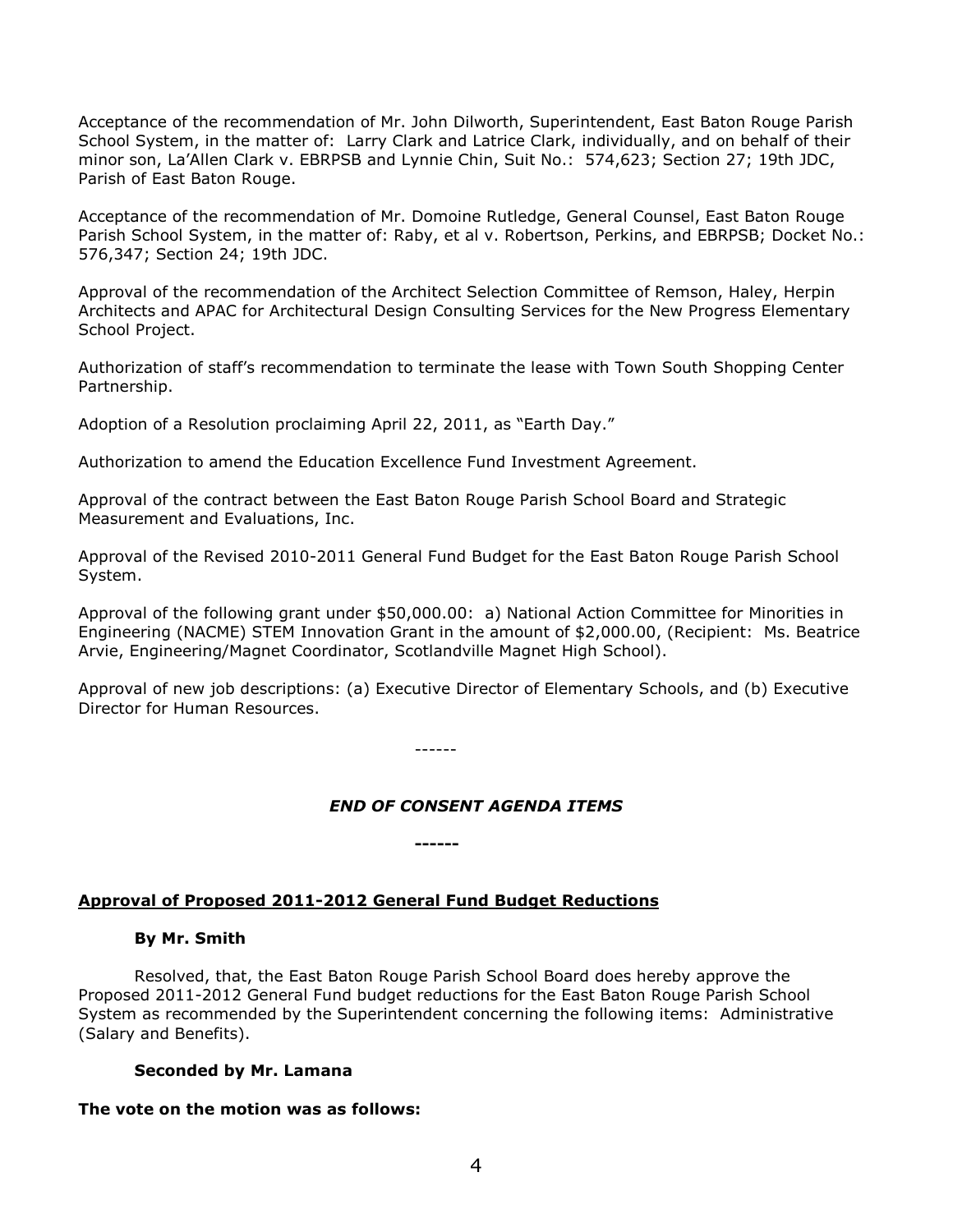| Yeas: $(9)$    | Mr. Arbour, Mr. Freeman, Mrs. Freiberg, Mr. Lamana, Ms. Lee,<br>Mrs. Nelson-Smith, Mr. Smith, Mr. Tatman, and Mrs. Ware-<br><b>Jackson</b> |
|----------------|--------------------------------------------------------------------------------------------------------------------------------------------|
| Nays: $(0)$    | <b>None</b>                                                                                                                                |
| Abstained: (1) | Mrs. Bernard                                                                                                                               |
| Absent: (1)    | Ms. Dyason                                                                                                                                 |

**The motion passed.**

**-----**

# **Approval of Proposed 2011-2012 General Fund Budget Reductions**

# **By Mr. Lamana**

Resolved, that, the East Baton Rouge Parish School Board does hereby approve the Proposed 2011-2012 General Fund budget reductions for the East Baton Rouge Parish School System as recommended by the Superintendent concerning the following items: Instructional/Support (Salary and Benefits).

# **Seconded by Mr. Arbour**

## **The vote on the motion was as follows:**

| Yeas: (6)        | Mr. Arbour, Mrs. Freiberg, Mr. Lamana, Ms. Lee, Mrs. Nelson-<br>Smith, and Mr. Tatman |
|------------------|---------------------------------------------------------------------------------------|
| <b>Nays: (4)</b> | Mrs. Bernard, Mr. Freeman, Mr. Smith, and Mrs. Ware-Jackson                           |
| Abstained: (0)   | <b>None</b>                                                                           |
| Absent: (1)      | Ms. Dyason                                                                            |
|                  |                                                                                       |

**The motion passed.**

# **Approval of Proposed 2011-2012 General Fund Budget Reductions**

# **By Mr. Lamana**

Resolved, that, the East Baton Rouge Parish School Board does hereby approve the Proposed 2011-2012 General Fund budget reductions for the East Baton Rouge Parish School System as recommended by the Superintendent concerning the following items: Instructional/Support (Other).

**-----**

# **Seconded by Ms. Lee**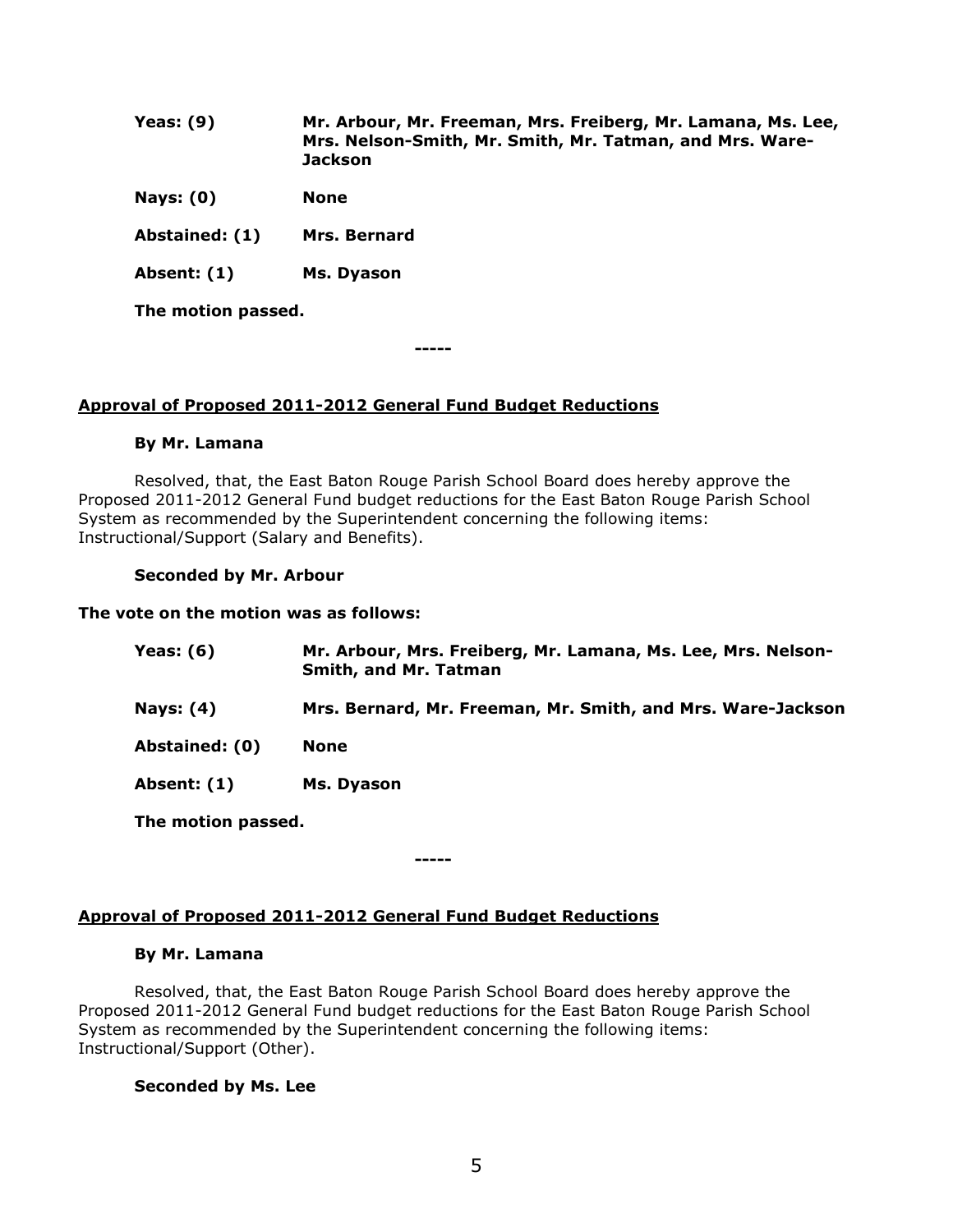**The vote on the motion was as follows:**

| Yeas: $(8)$        | Mr. Arbour, Mr. Freeman, Mrs. Freiberg, Mr. Lamana, Ms. Lee,<br>Mrs. Nelson-Smith, Mr. Tatman, and Mrs. Ware-Jackson |
|--------------------|----------------------------------------------------------------------------------------------------------------------|
| <b>Nays: (2)</b>   | Mrs. Bernard and Mr. Smith                                                                                           |
| Abstained: (0)     | <b>None</b>                                                                                                          |
| Absent: (1)        | Ms. Dyason                                                                                                           |
| The motion passed. |                                                                                                                      |

**-----**

# **Approval of Proposed 2011-2012 General Fund Budget Reductions**

# **By Mr. Arbour**

Resolved, that, the East Baton Rouge Parish School Board does hereby approve the Proposed 2011-2012 General Fund budget reductions for the East Baton Rouge Parish School System as recommended by the Superintendent concerning the following items: Reduction and Travel in Other Budgets.

**Seconded by Ms. Lee**

**Unanimously adopted by a vote of the members present. (Ms. Dyason was absent.)**

**-----**

# **Approval of Proposed 2011-2012 General Fund Budget Reductions**

#### **By Mr. Arbour**

Resolved, that, the East Baton Rouge Parish School Board does hereby approve the Proposed 2011-2012 General Fund budget reductions for the East Baton Rouge Parish School System as recommended by the Superintendent concerning the following items: Program Adjustments, Reductions and/or Eliminations.

# **Seconded by Ms. Lee**

#### **The vote on the motion was as follows:**

| Yeas: (6)        | Mr. Arbour, Mrs. Freiberg, Mr. Lamana, Ms. Lee, Mrs. Nelson-<br><b>Smith, and Mr. Tatman</b> |
|------------------|----------------------------------------------------------------------------------------------|
| <b>Nays: (4)</b> | Mrs. Bernard, Mr. Freeman, Mr. Smith, and Mrs. Ware-Jackson                                  |
| Abstained: (0)   | <b>None</b>                                                                                  |
| Absent: (1)      | Ms. Dyason                                                                                   |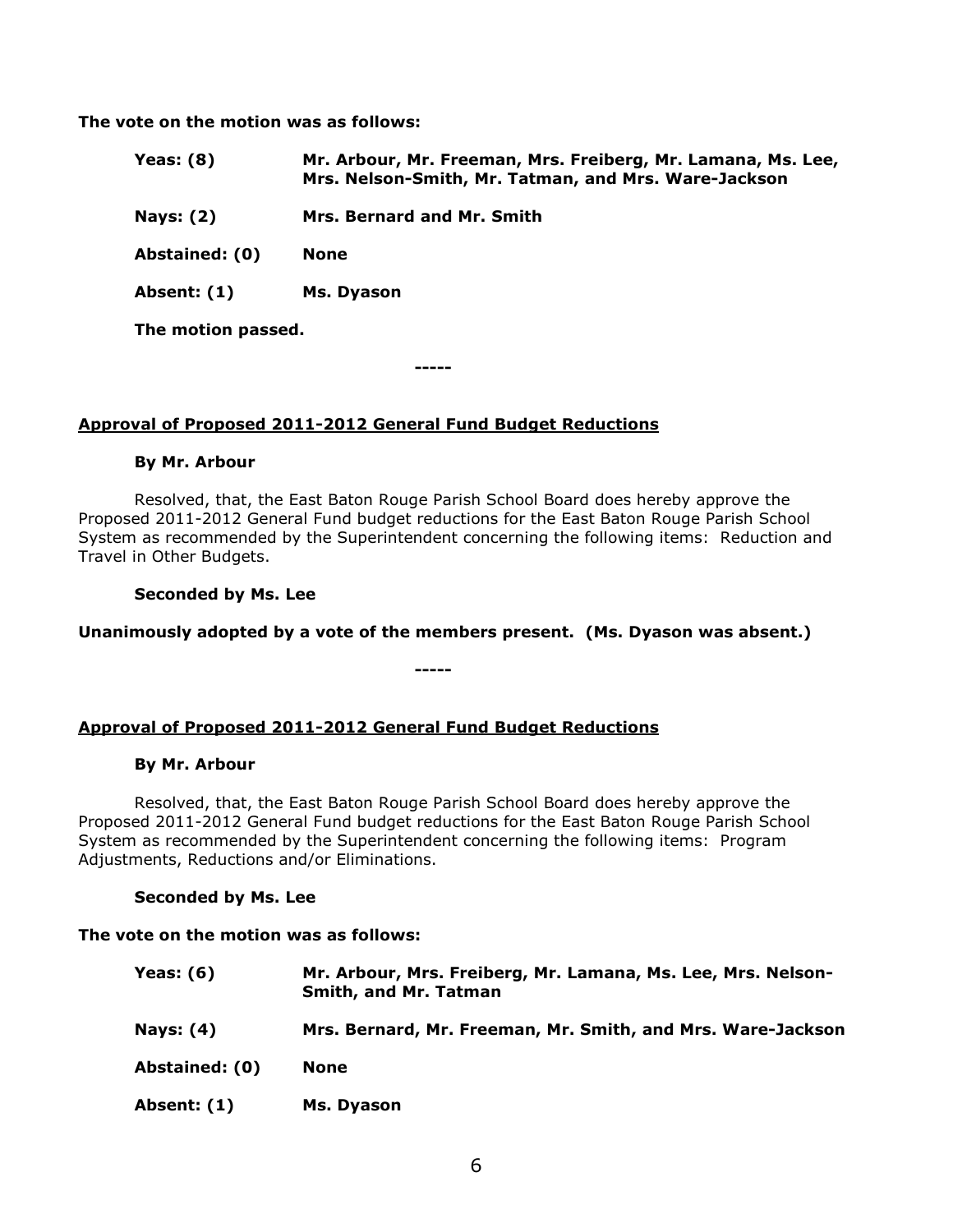# **The motion passed.**

# **Approval of Proposed 2011-2012 General Fund Budget Reductions**

## **By Mr. Arbour**

Resolved, that, the East Baton Rouge Parish School Board does hereby approve the Proposed 2011-2012 General Fund budget reductions for the East Baton Rouge Parish School System as follows: Insurance Program.

**-----**

## **Seconded by Mrs. Bernard**

**Unanimously adopted by a vote of the members present. (Ms. Dyason was absent.)**

**-----**

# **Approval of Proposed 2011-2012 General Fund Budget Reductions**

## **By Mr. Lamana**

Resolved, that, the East Baton Rouge Parish School Board does hereby approve the Proposed 2011-2012 General Fund budget reductions for the East Baton Rouge Parish School System as recommended by the Superintendent concerning the following items: Transportation Savings.

**Seconded by Ms. Lee**

#### **Discussion followed.**

# **The following substitute motion was made.**

#### **By Mrs. Bernard**

Resolved, that, the East Baton Rouge Parish School Board does hereby postpone action on this item until the May 19, 2011, regularly scheduled School Board Meeting.

#### **Seconded by Mr. Freeman**

#### **The vote on the substitute motion was as follows:**

| Yeas: $(3)$      | Mrs. Bernard, Mrs. Freiberg, and Mr. Tatman                                                           |
|------------------|-------------------------------------------------------------------------------------------------------|
| <b>Nays: (7)</b> | Mr. Arbour, Mr. Freeman, Mr. Lamana, Ms. Lee, Mrs. Nelson-<br>Smith, Mr. Smith, and Mrs. Ware-Jackson |
| Abstained: (0)   | None                                                                                                  |
| Absent: (1)      | Ms. Dyason                                                                                            |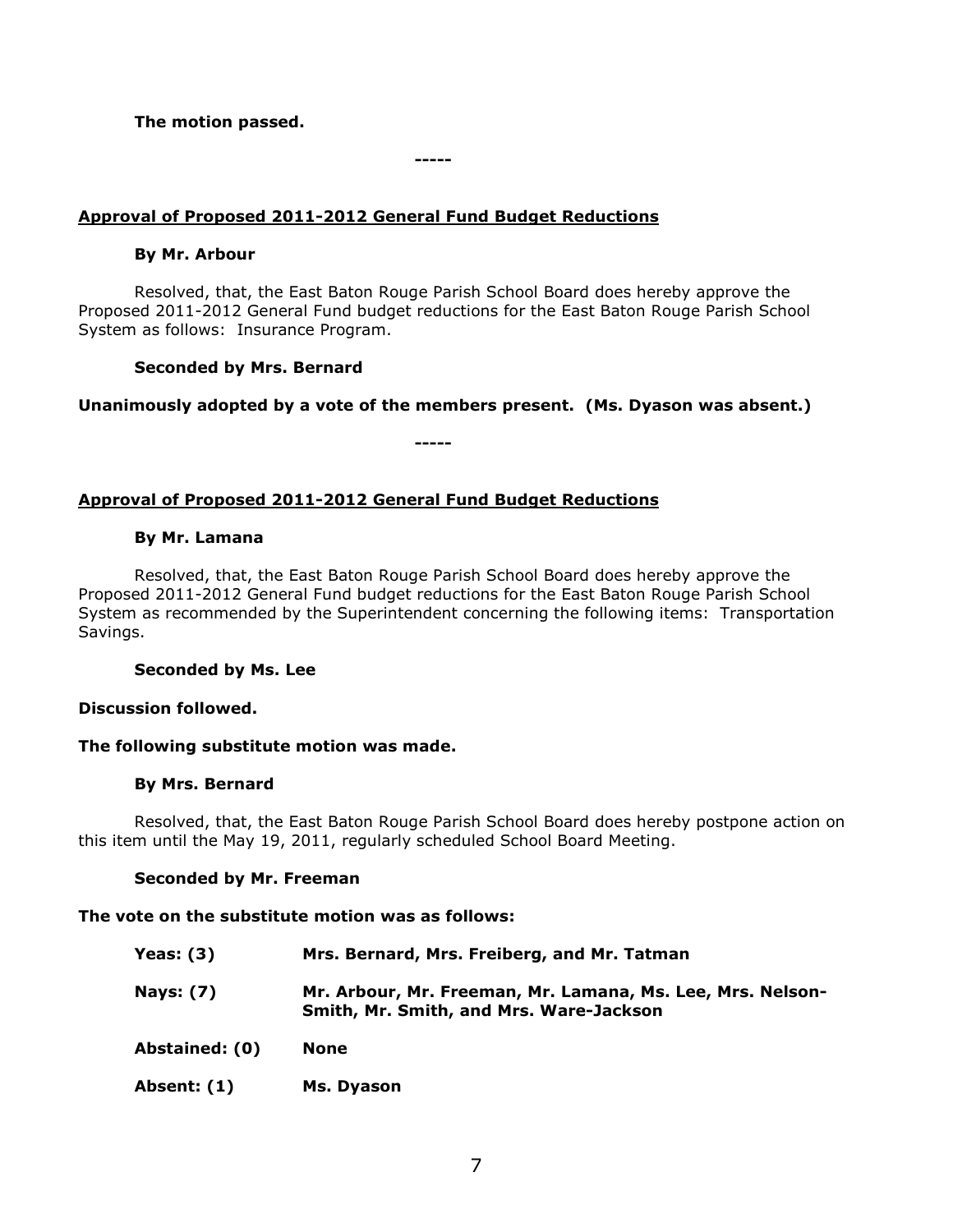**The substitute motion failed.**

**The vote on the original motion was as follows:**

| Yeas: $(6)$    | Mr. Arbour, Mr. Freeman, Mr. Lamana, Ms. Lee, Mrs. Nelson-<br><b>Smith, and Mr. Smith</b> |
|----------------|-------------------------------------------------------------------------------------------|
| Nays: (4)      | Mrs. Bernard, Mrs. Freiberg, Mr. Tatman, and Mrs. Ware-Jackson                            |
| Abstained: (0) | <b>None</b>                                                                               |
| Absent: (1)    | Ms. Dyason                                                                                |

**The original motion passed.**

**-----**

# **Approval of Proposed 2011-2012 General Fund Budget Reductions**

## **By Mr. Arbour**

Resolved, that, the East Baton Rouge Parish School Board does hereby approve the Proposed 2011-2012 General Fund budget reductions for the East Baton Rouge Parish School System as follows: Other Departments.

**Seconded by Mr. Smith**

**Unanimously adopted by a vote of the members present. (Ms. Dyason was absent.)**

**-----**

**Approval of Proposed 2011-2012 General Fund Budget Reductions**

#### **By Mr. Arbour**

Resolved, that, the East Baton Rouge Parish School Board does hereby approve the Proposed 2011-2012 General Fund budget reductions for the East Baton Rouge Parish School System as follows: Salary Freeze.

# **Seconded by Mr. Lamana**

#### **The vote on the motion was as follows:**

| Yeas: (9) | Mr. Arbour, Mrs. Bernard, Mr. Freeman, Mrs. Freiberg, Mr. |
|-----------|-----------------------------------------------------------|
|           | Lamana, Ms. Lee, Mrs. Nelson-Smith, Mr. Tatman, and Mrs.  |
|           | Ware-Jackson                                              |

**Nays: (1) Mr. Smith**

**Abstained: (0) None**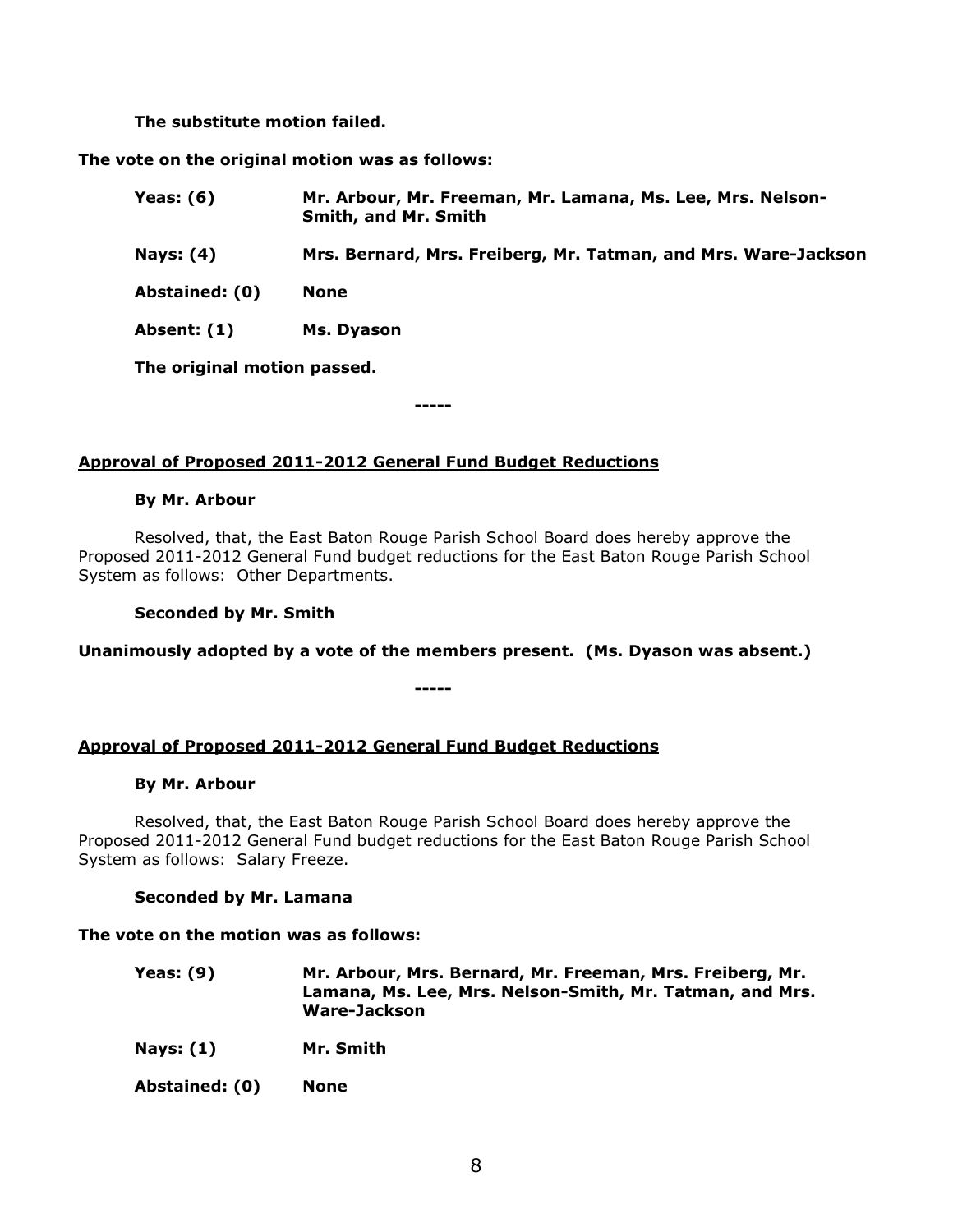**Absent: (1) Ms. Dyason**

**The motion passed.**

------

# **Authorization for Program Manager to Renew a Contract with The Conrad Group L.L.C.**

## **By Mr. Smith**

Resolved, that, the East Baton Rouge Parish School Board does hereby postpone giving authorization to the Program Manager to renew a contract for Diversity and Community Outreach Consulting Services with The Conrad Group L.L.C. until the May 5, 2011, Committee of the Whole meeting.

## **Seconded by Mrs. Bernard**

**The vote on the motion was as follows:**

| Yeas: $(9)$        | Mr. Arbour, Mrs. Bernard, Mrs. Freiberg, Mr. Lamana, Ms. Lee,<br>Mrs. Nelson-Smith, Mr. Smith, Mr. Tatman, and Mrs. Ware-<br><b>Jackson</b> |
|--------------------|---------------------------------------------------------------------------------------------------------------------------------------------|
| Nays: $(1)$        | Mr. Freeman                                                                                                                                 |
| Abstained: (0)     | <b>None</b>                                                                                                                                 |
| Absent: (1)        | Ms. Dyason                                                                                                                                  |
| The motion passed. |                                                                                                                                             |

**Review of Superintendent's Recommendation for Expulsion of two (2) Students**

------

The President asked the Board members to indicate whether or not they had the opportunity to review the two (2) cases. Upon affirmation by the Members, the President inquired as to whether or not any Member wished to request a hearing of the cases.

A motion was made by Mrs. Bernard with a second by Mr. Smith to schedule a hearing before the Board at the next regularly-scheduled School Board meeting as it relates to the student at Tara High School.

A motion was made by Mrs. Bernard with a second by Mrs. Freiberg to schedule a hearing before the Board at the next regularly-scheduled School Board meeting as it relates to the student at Baton Rouge Magnet High School.

**------**